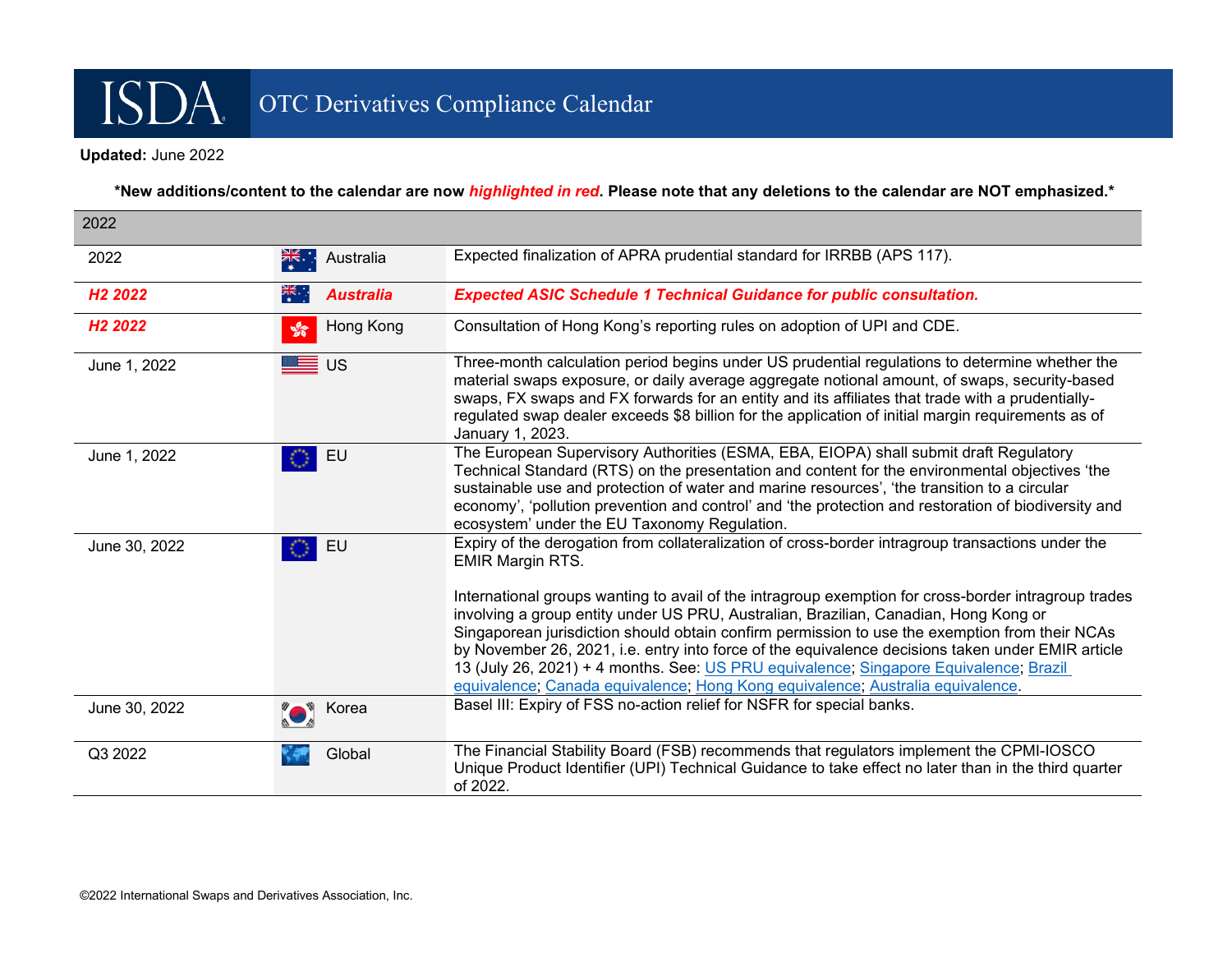## **ISDA OTC Derivatives Compliance Calendar** 2 2

| Q3 2022               | EU                                 | The EC shall publish a report describing the provisions that would be required to extend the scope<br>of the EU Taxonomy regulation beyond environmentally sustainable economic activities and<br>describing the provisions that would be required to cover economic activities that do not have a<br>significant impact on environmental sustainability and economic activities that significantly harm<br>environmental sustainability ('Brown Taxonomy') and whether other sustainability objectives such<br>as social objectives should be added to the framework. |
|-----------------------|------------------------------------|------------------------------------------------------------------------------------------------------------------------------------------------------------------------------------------------------------------------------------------------------------------------------------------------------------------------------------------------------------------------------------------------------------------------------------------------------------------------------------------------------------------------------------------------------------------------|
| Q3 2022               | EU                                 | Following the European Commission consultation on the review of the EU clearing framework, the<br>Commission is expected to propose amendments to EMIR 2.2 to incentivise clearing on EU CCPs.<br>This is expected to cover a number of aspects of EMIR, including the scope of the clearing<br>obligation, intra-group transaction and supervisory framework for EU CCPs.                                                                                                                                                                                             |
| Q3 2022               | $\frac{1}{\sqrt{16}}$<br>Australia | Expected publication of the updated ASIC reporting regime, with a 1-year implementation period.                                                                                                                                                                                                                                                                                                                                                                                                                                                                        |
| July 1, 2022          | EU                                 | Article 11 requirements with respect to periodic reports under the sustainability-related disclosures<br>in financial sector regulation (SFDR) shall apply.                                                                                                                                                                                                                                                                                                                                                                                                            |
| July 31, 2022         | <del>ॾ</del> ∎ ∪ऽ                  | Expiration of an extension of relief to Shanghai Clearing House permitting it to clear swaps subject<br>to mandatory clearing in the People's Republic of China for the proprietary trades of clearing<br>members that are US persons or affiliates of US persons (CFTC Letter No. 20-46).                                                                                                                                                                                                                                                                             |
| <b>August 1, 2022</b> | <b>China</b>                       | <b>China's Futures and Derivatives Law to come into effect.</b>                                                                                                                                                                                                                                                                                                                                                                                                                                                                                                        |
| September 1, 2022     | ██ ∪s                              | Initial margin requirements apply to covered swap entities with material swaps exposure (average<br>aggregate daily notional amount exceeding USD 8 billion).                                                                                                                                                                                                                                                                                                                                                                                                          |
|                       | EU                                 | Initial margin requirements apply to counterparties with an aggregate average notional amount<br>exceeding EUR 8 billion.                                                                                                                                                                                                                                                                                                                                                                                                                                              |
|                       | ak∴ Australia                      | Initial margin requirements apply to Phase 6 APRA covered entities with an aggregate notional<br>amount exceeding AUD 12 billion.                                                                                                                                                                                                                                                                                                                                                                                                                                      |
|                       | Canada                             | Under both OSFI and AMF guidelines, initial margin requirements apply to Phase 6 covered<br>entities with aggregate month-end average notional amount exceeding CAD 12 billion.                                                                                                                                                                                                                                                                                                                                                                                        |
|                       | Hong Kong<br>ಳೆ                    | Initial margin and risk mitigation requirements apply to Phase 6 HKMA Als and SFC LCs with an<br>aggregate notional amount exceeding HKD 60 billion.                                                                                                                                                                                                                                                                                                                                                                                                                   |
|                       | $\bullet$ Korea                    | Initial margin requirements apply to financial institutions with derivatives exceeding more than<br>KRW 10 trillion.                                                                                                                                                                                                                                                                                                                                                                                                                                                   |
|                       | Switzerland                        | Initial margin requirements apply to counterparties whose aggregate month-end average position<br>exceeds CHF 8 billion.                                                                                                                                                                                                                                                                                                                                                                                                                                               |
|                       | Singapore                          | Initial margin requirements apply to Phase 6 MAS covered entities with an aggregate notional<br>amount exceeding SGD 13 billion.                                                                                                                                                                                                                                                                                                                                                                                                                                       |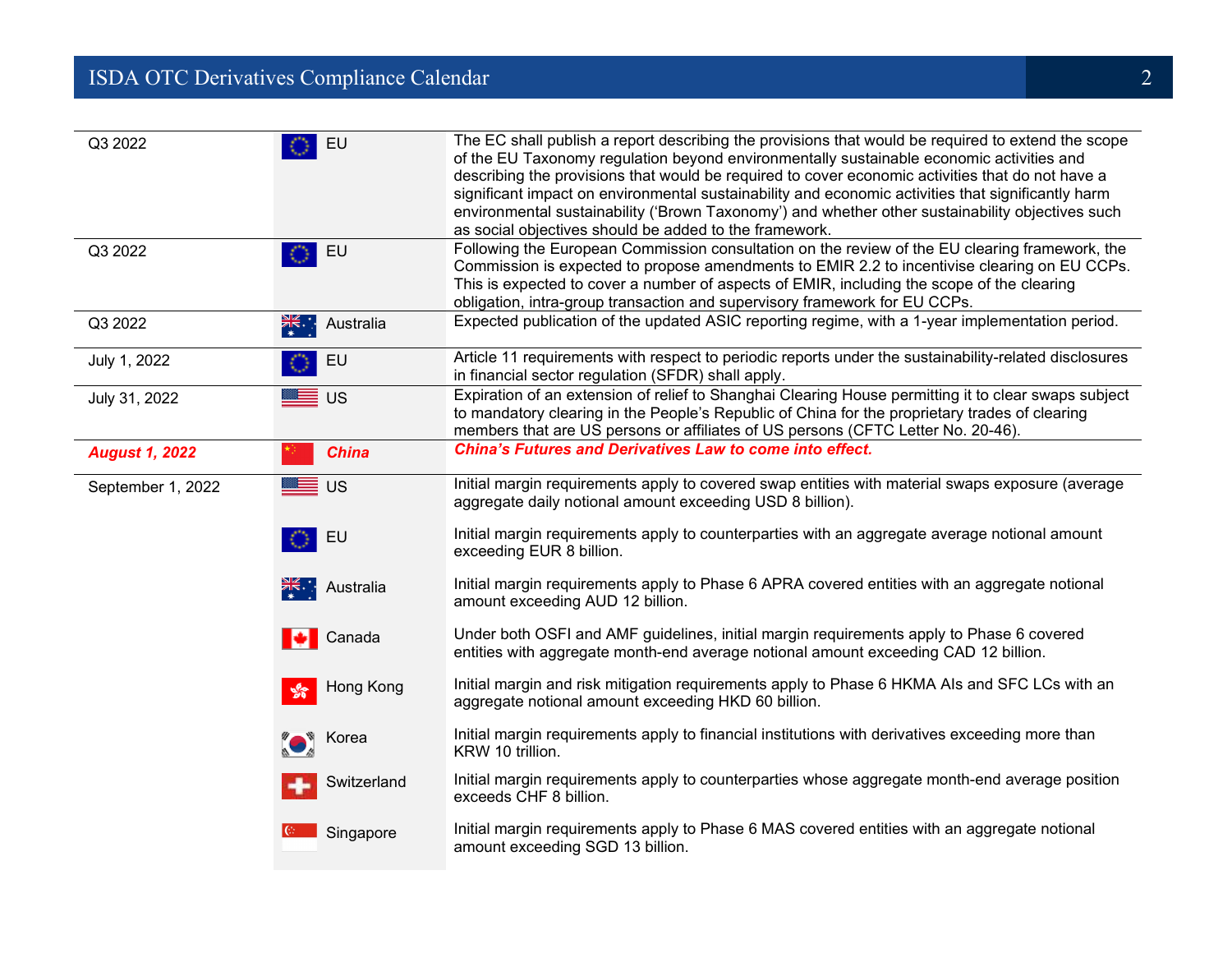#### **ISDA OTC Derivatives Compliance Calendar** 3 **3**

|                    | Japan                         | Initial margin requirements apply to Phase 6 JFSA covered entities with an aggregate notional<br>amount exceeding JPY 1.1 trillion.                                                                                                                                                                                                                                                                                                                                                                                                |
|--------------------|-------------------------------|------------------------------------------------------------------------------------------------------------------------------------------------------------------------------------------------------------------------------------------------------------------------------------------------------------------------------------------------------------------------------------------------------------------------------------------------------------------------------------------------------------------------------------|
|                    | ₩<br><b>UK</b>                | FCA/PRA implementation of the phase 6 bilateral margin obligations.                                                                                                                                                                                                                                                                                                                                                                                                                                                                |
|                    | <b>Brazil</b>                 | Initial margin requirements apply to financial institutions and other entities authorized to<br>operate by the Central Bank of Brazil which have an average aggregate notional amount<br>exceeding BRL 25 billion.                                                                                                                                                                                                                                                                                                                 |
| September 1, 2022  | ██ ∪s                         | Expiration date of No-Action relief issued by the Division of Trading and Markets at the US<br>Securities and Exchange Commission in respect of Exchange Act Rule 19a-3. The relief provides<br>that Staff will not recommend enforcement action if a nonbank Security Based Swap Dealer does<br>not collect initial margin from a Phase 6+ Counterparty (those with CFTC AANA of USD 50 billion<br>or less) before September 1, 2022, provided a record of such Phase 6+ Counterparties is<br>preserved for at least three years. |
| September 1, 2022  | <b>Canada</b><br>ю            | Remaining amendments to NI 94-101 Mandatory Central Counterparty Clearing of<br>Derivatives come into force. The amendments are intended to refine the scope of market<br>participants that are subject to the clearing requirement and reduce regulatory burden.                                                                                                                                                                                                                                                                  |
| September 30, 2022 | न्द्र्र्व्य∴ Australia        | Expiry of ASIC Corporations (Amendment) Instrument 2020/242, providing relief from reporting<br>certain unique transaction identifiers (UTIs) and from NZ banks reporting entity information.<br>Expiry of ASIC Corporations (Amendment) Instrument 2020/827, providing relief from reporting<br>exchange-traded derivatives, name information and FX securities conversion transactions.                                                                                                                                          |
| Q4 2022            | 米<br><b>UK</b>                | Expected consultation of the Basel 3.1 standards.                                                                                                                                                                                                                                                                                                                                                                                                                                                                                  |
| Q4 2022            | <u>≫k</u><br><b>Australia</b> | <b>Expected third consultation paper on reporting by ASIC.</b>                                                                                                                                                                                                                                                                                                                                                                                                                                                                     |
| Q4 2022/Q1 2023    | EU                            | The EC shall adopt Delegated Acts (DAs) to specify the technical screening criteria with respect to<br>'the sustainable use and protection of water and marine resources', 'the transition to a circular<br>economy', 'pollution prevention and control' and 'the protection and restoration of biodiversity and<br>ecosystem' (Article 9 (c) -(f)), with a view to ensuring its application from January 1, 2023.                                                                                                                 |
| October 9, 2022    | Global                        | The Financial Stability Board (FSB) recommends that jurisdiction-level regulators implement the<br>CPMI-IOSCO Unique Product Identifier (UPI) Technical Guidance to take effect no later than third<br>quarter 2022.                                                                                                                                                                                                                                                                                                               |
| October 9, 2022    | Global                        | Committee on Payments and Market Infrastructures (CPMI) and the International Organization of<br>Securities Commissions (IOSCO) recommend that jurisdiction-level regulators implement the<br>CPMI-IOSCO Critical Data Elements (CDE) Technical Guidance to take effect no later than<br>October 9, 2022.                                                                                                                                                                                                                          |
| End 2022           | $ C_7 $<br>Singapore          | Expected publication of the updated MAS reporting regime; delay from originally indicative Q2<br>2022 timeline.                                                                                                                                                                                                                                                                                                                                                                                                                    |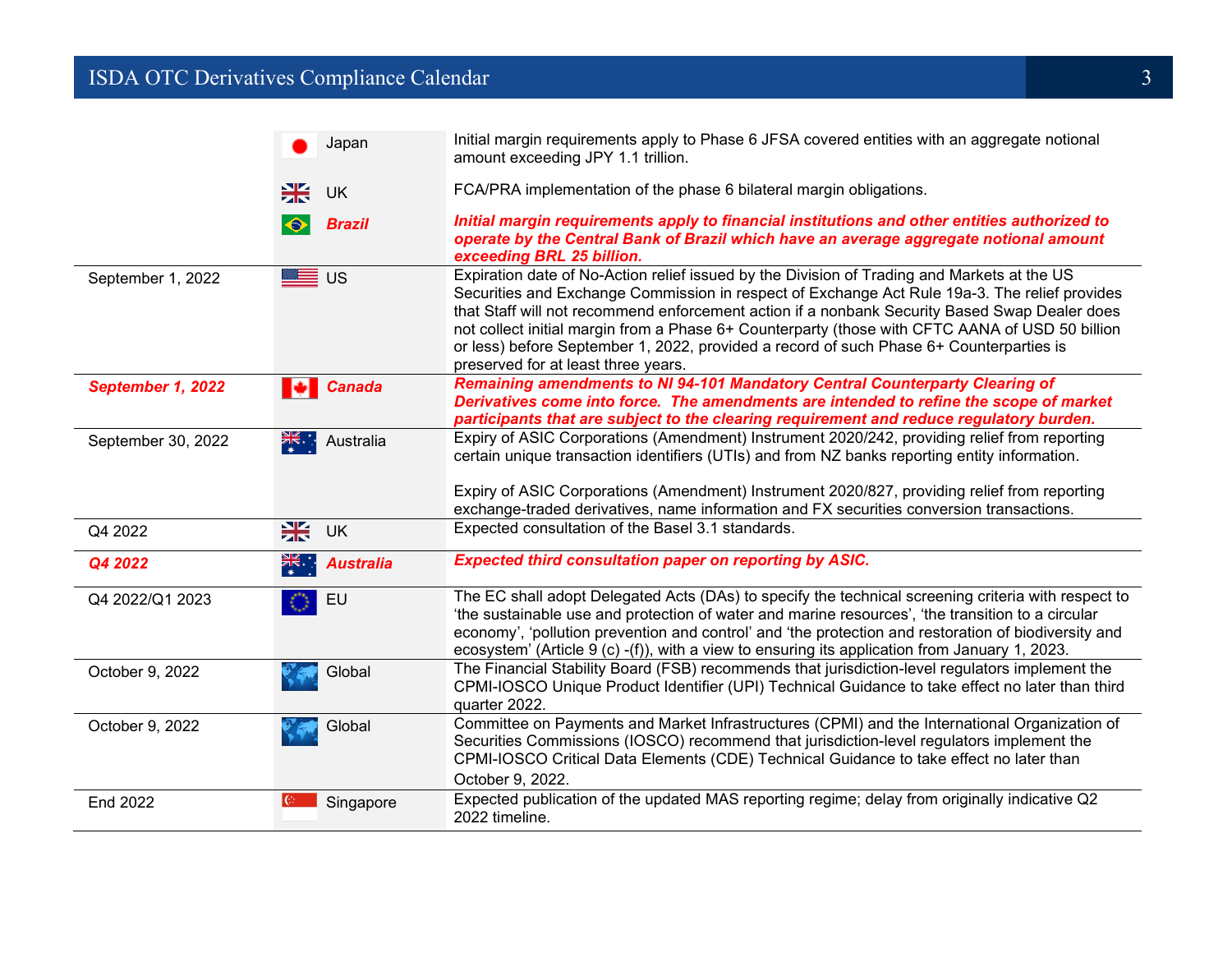#### **ISDA OTC Derivatives Compliance Calendar** 4 **1999 1999 1999 1999 1999 1999 1999 1999 1999 1999 1999 1999 1999 1999 1999 1999 1999 1999 1999 1999 1999 1999 1999 1999 1999 1**

| December 5, 2022        | <del>ा</del> ∪s | Swap data repositories (SDRs), swap execution facilities (SEFs), designated contract markets<br>(DCMs), and reporting counterparties must comply with the amendments to the CFTC swap data<br>reporting regulations found in Part 43, Part 45 and Part 49 by the compliance date of December 5,<br>2022; provided, however that SDRs, SEFs, DCMs, and reporting counterparties must comply with<br>the amendments to §§43.4(h) and 43.6 by December 4, 2023.                                                                                                                                                                                                                                                                                                                                                                                                                                                                                                                                                                                                                                                                        |
|-------------------------|-----------------|-------------------------------------------------------------------------------------------------------------------------------------------------------------------------------------------------------------------------------------------------------------------------------------------------------------------------------------------------------------------------------------------------------------------------------------------------------------------------------------------------------------------------------------------------------------------------------------------------------------------------------------------------------------------------------------------------------------------------------------------------------------------------------------------------------------------------------------------------------------------------------------------------------------------------------------------------------------------------------------------------------------------------------------------------------------------------------------------------------------------------------------|
| <b>December 5, 2022</b> | ██ <i>us</i>    | Expiration of an extension of CFTC no-action relief to entities submitting swaps for clearing<br>by derivatives clearing organizations (DCOs) operating under CFTC exemptive orders or<br>CFTC staff no-action relief (Relief DCOs) (CFTC Letter No. 22-05).                                                                                                                                                                                                                                                                                                                                                                                                                                                                                                                                                                                                                                                                                                                                                                                                                                                                        |
| December 30, 2022       | EU              | Requirements under EU Regulation 2019/2088 on sustainability-related disclosures in the financial<br>sector (SFDR) with respect to the comply or explain product-level adverse impacts (Article 7) shall<br>apply.                                                                                                                                                                                                                                                                                                                                                                                                                                                                                                                                                                                                                                                                                                                                                                                                                                                                                                                  |
| December 31, 2022       | EU              | The European Commission shall review the minimum standards of carbon benchmarks (climate-<br>transition and Paris-aligned benchmarks) in order to ensure that the selection of the underlying<br>assets is coherent with environmentally sustainable investment as defined by the EU taxonomy.                                                                                                                                                                                                                                                                                                                                                                                                                                                                                                                                                                                                                                                                                                                                                                                                                                      |
| December 31, 2022       | EU              | Before December 31, 2022, the European Commission shall present a report to the co-legislators<br>on the impact of an 'ESG benchmark', taking into account the evolving nature of sustainability<br>indicators and the methods used to measure them. The report shall be accompanied, where<br>appropriate by a legislative proposal.                                                                                                                                                                                                                                                                                                                                                                                                                                                                                                                                                                                                                                                                                                                                                                                               |
| December 31, 2022       | EU              | Before December 31, 2022, the European Commission shall propose minimum sustainability<br>criteria, or a combination of criteria for financial products that fall under Art. 8 of the SFDR, in order<br>to guarantee minimum sustainability performance of such products.                                                                                                                                                                                                                                                                                                                                                                                                                                                                                                                                                                                                                                                                                                                                                                                                                                                           |
| December 31, 2022       | 米.<br>UK        | The FCA direction under the temporary transitional powers allowing UK firms to execute certain<br>trades with EU clients on EU venues (even though there is no UK equivalence decision in respect<br>of those venues) expires at the end of 2022.                                                                                                                                                                                                                                                                                                                                                                                                                                                                                                                                                                                                                                                                                                                                                                                                                                                                                   |
| December 31, 2022       | 米<br>UK         | As established by the Policy Statement PS14/21 published by the UK FCA and the UK PRA in<br>June 2021 (https://www.bankofengland.co.uk/policy-statement/ps1421.pdf), UK firms are able to<br>continue to use EEA UCITS as eligible collateral under the UK non-cleared margin rules.                                                                                                                                                                                                                                                                                                                                                                                                                                                                                                                                                                                                                                                                                                                                                                                                                                                |
| 2023 and beyond         |                 |                                                                                                                                                                                                                                                                                                                                                                                                                                                                                                                                                                                                                                                                                                                                                                                                                                                                                                                                                                                                                                                                                                                                     |
| 2023                    | EU              | The European Commission (EC) has published the 3 <sup>rd</sup> Capital Requirements Regulation (CRR III)<br>proposal on October 27, 2021 which will implement the Basel 3 framework in Europe. The CRR III<br>will transpose the market risk standards (FRTB) as a binding capital constraint, the output floor,<br>the revised credit valuation adjustment framework, alongside operational and credit risk<br>framework, amongst others. The proposal will also take into consideration the impact of the<br>COVID-19 crisis on the EU banking sector. From the EC's original proposal, most of the<br>requirements are set to apply from January 1, 2025. In terms of next steps, we expect now<br>negotiations to take place among Member States and the European Parliament to work on the<br>CRR 3 banking package in the coming months, with an expectation they will secure their<br>respective position in the second half of 2022 and a finalization of the package in trilogue in the<br>first half of 2023. As a result of these negotiations, the implementation date of January 1, 2025 will<br>be subject to change. |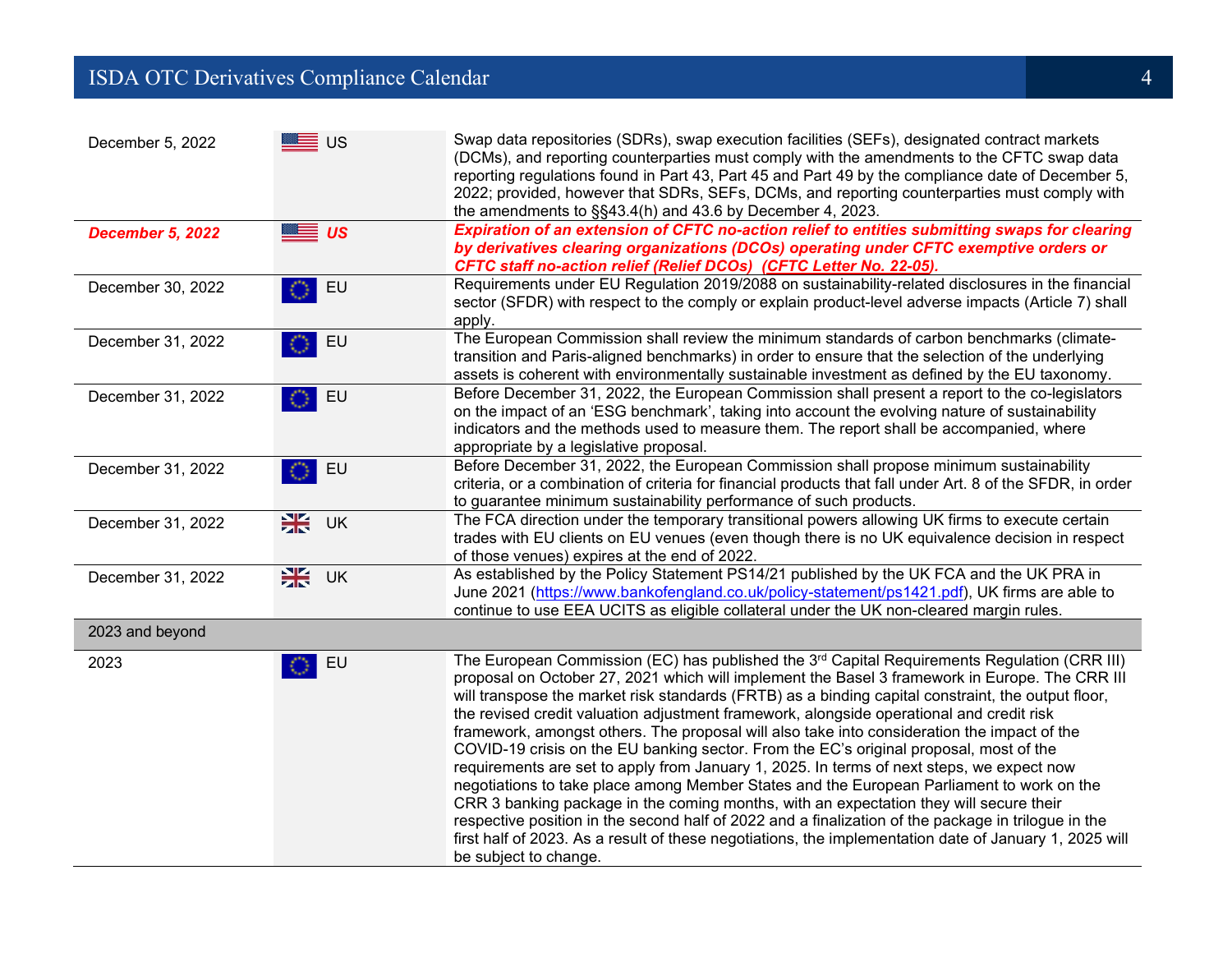## **ISDA OTC Derivatives Compliance Calendar** 5 and 5 and 5 and 5 and 5 and 5 and 5 and 5 and 5 and 5 and 5 and 5 and 5 and 5 and 5 and 5 and 5 and 5 and 5 and 5 and 5 and 5 and 5 and 5 and 5 and 5 and 5 and 5 and 5 and 5 and

| 2023                   | <u> <del>X</del></u> ki∵ Australia | Expected finalization of APRA FRTB and CVA risk (APS 116 and APS 180) frameworks.                                                                                                                                                                                                                                                                                                                                                                                            |
|------------------------|------------------------------------|------------------------------------------------------------------------------------------------------------------------------------------------------------------------------------------------------------------------------------------------------------------------------------------------------------------------------------------------------------------------------------------------------------------------------------------------------------------------------|
| January 1, 2023        | Global                             | FRTB: Banks are required to report under the new market risk standards by January 1, 2023.                                                                                                                                                                                                                                                                                                                                                                                   |
| January 1, 2023        | Global                             | Leverage Ratio: Banks are required to calculate leverage using the revised exposure definitions,<br>including the G-SIB buffer from January 2023.                                                                                                                                                                                                                                                                                                                            |
| January 1, 2023        | Global                             | CVA: Banks are required to implement the revised CVA framework from January 2023.                                                                                                                                                                                                                                                                                                                                                                                            |
| January 1, 2023        | EU                                 | New application date for the leverage ratio surcharge for G-SIIs in the EU as agreed in the CRR<br>quick fix legislation finalised in June 2020.                                                                                                                                                                                                                                                                                                                             |
| January 1, 2023        | EU                                 | Application of the Regulatory Technical Standards (RTS) under the Sustainable Finance<br>Disclosure Regulation including disclosures for use of ESG-linked derivatives (except from first<br>detailed reporting on the principal adverse impact indicators due by June 30, 2023).                                                                                                                                                                                            |
| January 1, 2023        | $\overline{\phantom{a}}$ EU        | From 2023, the disclosure requirement under Regulation EU 2020/852 on the establishment of a<br>framework to facilitate sustainable investment ('EU Taxonomy') with respect to the environmental<br>objectives 'the sustainable use and protection of water and marine resources', 'the transition to a<br>circular economy', 'pollution prevention and control' and 'the protection and restoration of<br>biodiversity and ecosystem' (Article 9© -(f)) have to be applied. |
| January 1, 2023        | ██ ∪s                              | Initial post phase-in compliance date for US prudential initial margin requirements for an entity that<br>trades with a prudentially-regulated swap dealer and for which the material swaps exposure of the<br>entity and its affiliates exceeds \$8 billion.                                                                                                                                                                                                                |
| January 1, 2023        | ██ ∪s                              | CFTC Position Limits second compliance date for economically equivalent swaps / risk<br>management exemption.                                                                                                                                                                                                                                                                                                                                                                |
| <b>January 1, 2023</b> | ██ <i>us</i>                       | Regulatory initial margin requirements apply under US prudential regulations for covered<br>swap entities with material swaps exposure (average aggregate daily notional amount<br>exceeding USD 8 billion) based on the calculation period which ended August 30, 2022.                                                                                                                                                                                                     |
| January 1, 2023        | ak∴ Australia                      | Basel III: Expected implementation of revised leverage ratio requirements, including revised<br>treatment for client clearing.                                                                                                                                                                                                                                                                                                                                               |
| January 1, 2023        | Singapore                          | Basel III: Expected implementation of FRTB framework for supervisory reporting purposes.                                                                                                                                                                                                                                                                                                                                                                                     |
| January 1, 2023        | $ C_1 $<br>Singapore               | Basel III: Expected implementation of revised credit risk, operational risk, output floor and leverage<br>ratio frameworks.                                                                                                                                                                                                                                                                                                                                                  |
| January 1, 2023        | $\mathbf{G}$ Malaysia              | Discontinuation of publication of 2-month and 12-month KLIBOR by BNM.                                                                                                                                                                                                                                                                                                                                                                                                        |
| February 12, 2023      | EU                                 | CCP R&R (Article 37 (4)): ESMA shall develop draft regulatory technical standards to specify<br>further the minimum elements that should be included in a business reorganisation plan.<br>Power is delegated to the Commission to adopt the regulatory technical standards referred to in<br>the first subparagraph.                                                                                                                                                        |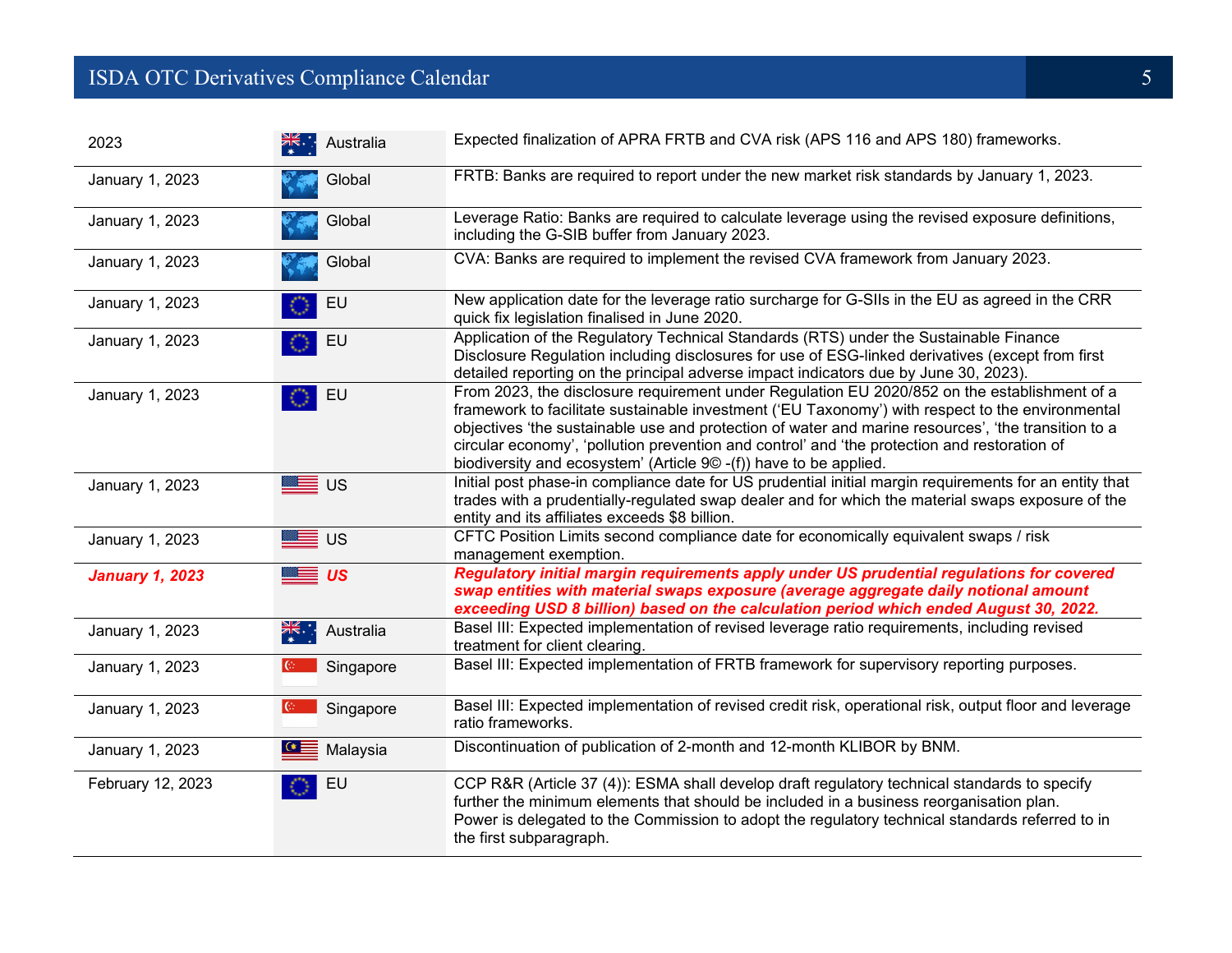#### **ISDA OTC Derivatives Compliance Calendar** 6 **6 1999 1999 1999 1999 1999 1999 1999 1999 1999 1999 1999 1999 1999 1999 1999 1999 1999 1999 1999 1999 1999 1999 1999 1999 1999**

| February 12, 2023    | EU                         | CCP R&R (Article 38 (4)): ESMA shall develop draft regulatory technical standards to specify<br>further the minimum criteria that a business reorganisation plan is to fulfil for approval by the<br>resolution authority.                                                                                                                                                                                                   |
|----------------------|----------------------------|------------------------------------------------------------------------------------------------------------------------------------------------------------------------------------------------------------------------------------------------------------------------------------------------------------------------------------------------------------------------------------------------------------------------------|
| <b>March 1, 2023</b> | $\equiv$ us                |                                                                                                                                                                                                                                                                                                                                                                                                                              |
|                      | EU                         |                                                                                                                                                                                                                                                                                                                                                                                                                              |
|                      | ※ Australia                |                                                                                                                                                                                                                                                                                                                                                                                                                              |
|                      | <b>Canada</b><br>ю         |                                                                                                                                                                                                                                                                                                                                                                                                                              |
|                      | <b>Hong Kong</b>           |                                                                                                                                                                                                                                                                                                                                                                                                                              |
|                      | <b>Korea</b>               | Three-month calculation period begins to determine whether the average aggregate<br>notional amount of derivatives for an entity and its affiliates exceeds the lowest threshold<br>for application or revocation of initial margin requirements as of the next relevant<br>compliance date of either September 1, 2023 or January 1, 2024 (EU/UK/CHF/USPrudential).                                                         |
|                      | <b>Switzerland</b>         | In the US, this calculation period only applies under CFTC regulations.                                                                                                                                                                                                                                                                                                                                                      |
|                      | <b>Singapore</b>           |                                                                                                                                                                                                                                                                                                                                                                                                                              |
|                      | <b>Japan</b>               |                                                                                                                                                                                                                                                                                                                                                                                                                              |
|                      | ∺<br><b>UK</b>             |                                                                                                                                                                                                                                                                                                                                                                                                                              |
|                      | <b>Brazil</b><br>$\bullet$ |                                                                                                                                                                                                                                                                                                                                                                                                                              |
| March 1, 2023        | South Africa<br>➣          | Three-month calculation period begins to determine whether the average aggregate notional<br>amount of derivatives for an entity and its affiliates exceeds either the ZAR 15 trillion or ZAR 8<br>trillion threshold for initial margin requirements as of September 1, 2023.                                                                                                                                               |
| March 31, 2023       | Japan                      | Basel III: Expected implementation of leverage ratio.                                                                                                                                                                                                                                                                                                                                                                        |
| <b>June 1, 2023</b>  | ██ <i>us</i>               | Three-month calculation period begins under US prudential regulations to determine<br>whether the material swaps exposure, or daily average aggregate notional amount, of<br>swaps, security-based swaps, FX swaps and FX forwards for an entity and its affiliates that<br>trade with a prudentially-regulated swap dealer exceeds \$8 billion for the application of<br>initial margin requirements as of January 1, 2024. |
| By June 15, 2023     | EU                         | The European Commission shall adopt a Delegated Acts (DA) to designate exempted FX spot<br>rates from the scope of the EU BMR.                                                                                                                                                                                                                                                                                               |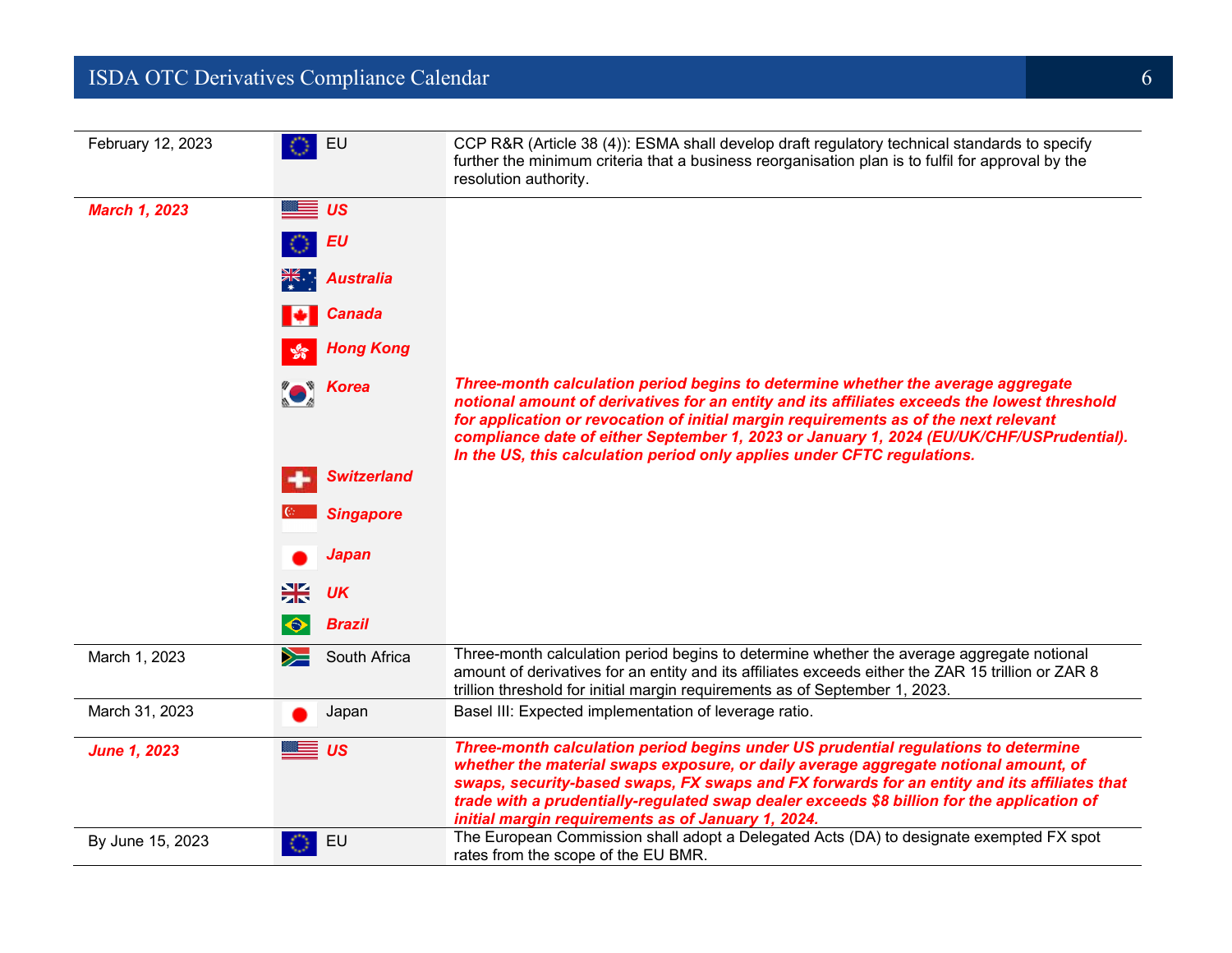## **ISDA OTC Derivatives Compliance Calendar** 7 and 200 million and 200 million and 200 million 200 million 200 million

| June 15, 2023          | EU                          | The European Commission (EC) shall submit a report to the European Parliament and to the<br>Council on the scope of the BMR, in particular with respect to the use of third country benchmarks.<br>If appropriate, the EC shall accompany the report with a legislative proposal. |
|------------------------|-----------------------------|-----------------------------------------------------------------------------------------------------------------------------------------------------------------------------------------------------------------------------------------------------------------------------------|
| June 28, 2023          | EU                          | As part of CRR II, the European Banking Authority is to report on the calibration of the<br>Standardised Approach for Counterparty Credit Risk (SA-CCR) which will potentially inform a<br>future review by the European Commission.                                              |
| June 28, 2023          | EU                          | As part of CRR II, the European Banking Authority is to report on the treatment of repos and<br>reverse repos as well as securities hedging in the context of the Net Stable Funding Ratio (NSFR).                                                                                |
| July 1, 2023           | Hong Kong<br>$\frac{6}{20}$ | Basel III: Locally incorporated Als required to report under revised FRTB and CVA frameworks.                                                                                                                                                                                     |
| July 1, 2023           | Hong Kong<br>$\frac{1}{2}$  | Basel III: Expected implementation of revised credit risk, operational risk, output floor, and<br>leverage ratio frameworks.                                                                                                                                                      |
| September 1, 2023      | <del>≝</del> ≡ ∪s           | Under CFTC rules only, initial margin requirements apply to covered swap entities with<br>material swaps exposure (average aggregate daily notional amount exceeding USD 8<br>billion).                                                                                           |
|                        | <b>米· Australia</b>         | Initial margin requirements apply to Phase 6 APRA covered entities with an aggregate<br>notional amount exceeding AUD 12 billion.                                                                                                                                                 |
|                        | <b>Canada</b>               | Under both OSFI and AMF guidelines, initial margin requirements apply to Phase 6 covered<br>entities with aggregate month-end average notional amount exceeding CAD 12 billion.                                                                                                   |
|                        | <b>Hong Kong</b>            | Initial margin and risk mitigation requirements apply to HKMA AIs and SFC LCs with an<br>aggregate notional amount exceeding HKD 60 billion.                                                                                                                                      |
|                        | <b>Example 3</b> Korea      | Initial margin requirements apply to financial institutions with derivatives exceeding more<br>than KRW 10 trillion.                                                                                                                                                              |
|                        | <b>Singapore</b>            | Initial margin requirements apply to MAS covered entities with an aggregate notional<br>amount exceeding SGD 13 billion.                                                                                                                                                          |
|                        | Japan                       | Initial margin requirements apply to JFSA covered entities with an aggregate notional<br>amount exceeding JPY 1.1 trillion.                                                                                                                                                       |
|                        | <b>Brazil</b><br>$\bullet$  | Initial margin requirements apply to financial institutions and other entities authorized to<br>operate by the Central Bank of Brazil which have an average aggregate notional amount<br>exceeding BRL 25 billion.                                                                |
|                        | South Africa                | Initial margin requirements apply to a provider with aggregate month-end average notional amount<br>exceeding either ZAR 15 trillion or ZAR 8 trillion.                                                                                                                           |
| <b>October 1, 2023</b> | ्रूहू<br><b>Australia</b>   | <b>Stage 1 implementation of ASIC Derivative Transaction Rules (Reporting) 2022, consisting</b><br>of the implementation of UTI, the full implementation of LEI requirements and other<br>changes, but not any new data elements beyond those currently reported.                 |
| End 2023               | $\mathbb{G}$<br>Singapore   | Expected go-live of the updated MAS reporting regime; delay from originally indicative Q2 2023<br>timeline.                                                                                                                                                                       |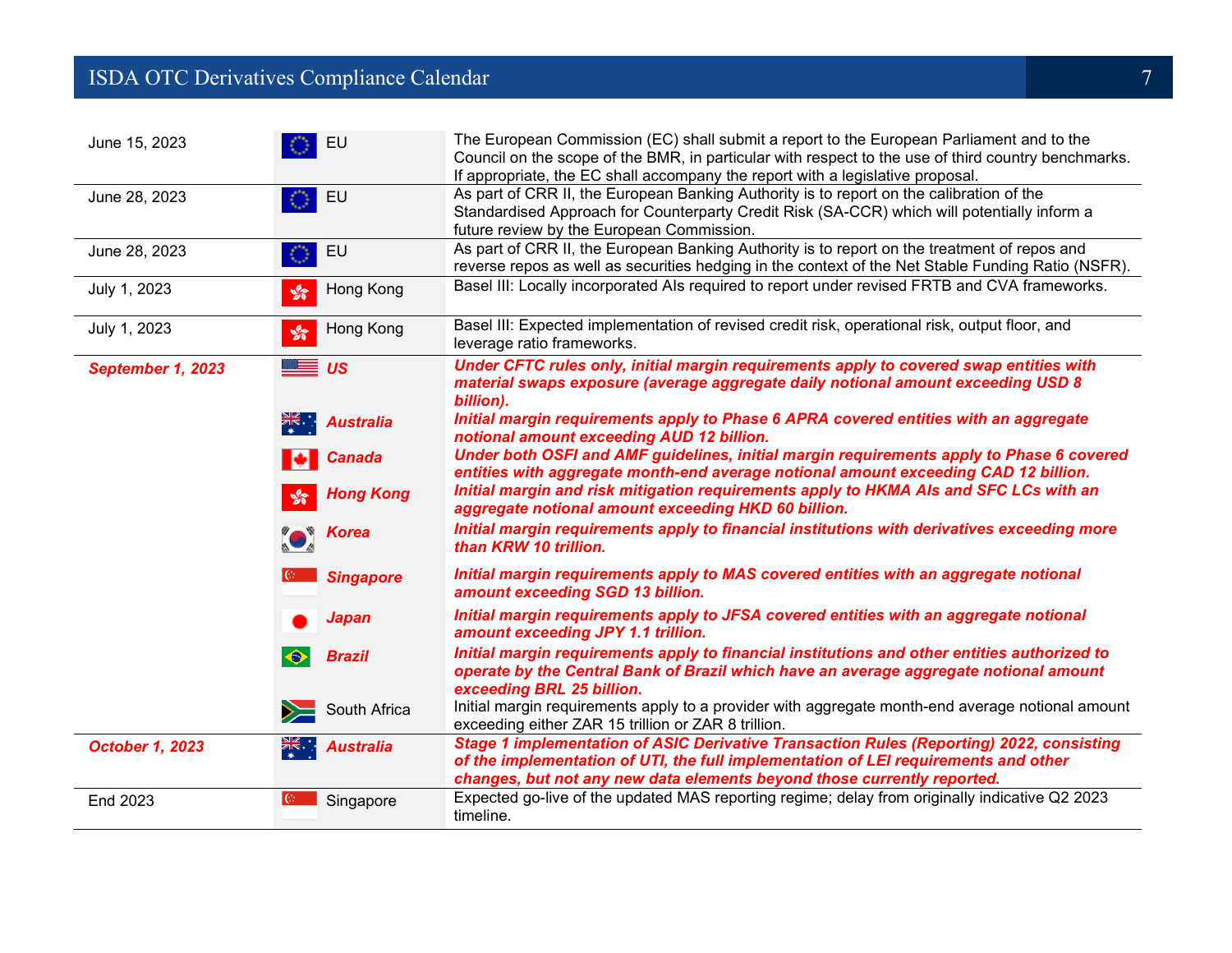## ISDA OTC Derivatives Compliance Calendar 8

| December 4, 2023       | ██ ∪s                           | Swap data repositories (SDRs), swap execution facilities (SEFs), designated contract markets<br>(DCMs), and reporting counterparties must comply with the amendments to the CFTC swap data<br>reporting regulations §§43.4(h) and 43.6 by the compliance date of December 4, 2023.                                                                |
|------------------------|---------------------------------|---------------------------------------------------------------------------------------------------------------------------------------------------------------------------------------------------------------------------------------------------------------------------------------------------------------------------------------------------|
| December 31, 2023      | EU                              | The amended Benchmarks Regulation that entered into force on February 13, 2021 extends the<br>BMR transition period for non-EU benchmark administrators until December 31, 2023 and<br>empowers the European Commission (EC) to adopt a delegated act by June 15, 2023 to prolong<br>this extension by maximum two years until December 31, 2025. |
|                        |                                 | It also enables the EC to adopt delegated acts by June 15, 2023 in order to create a list of spot<br>foreign exchange benchmarks that will be excluded from the scope of Regulation (EU) 2016/1011.                                                                                                                                               |
| January 2024           | $\frac{N}{\ast}$ .<br>Australia | Expected effective date of APRA prudential standard for IRRBB (APS 117).                                                                                                                                                                                                                                                                          |
| <b>January 1, 2024</b> | <u>≡≣</u> ∪s                    | Under US Prudential Regulations only, initial margin requirements apply to covered swap<br>entities with material swaps exposure (average aggregate daily notional amount exceeding<br><b>USD 8 billion).</b>                                                                                                                                     |
|                        | <b>EU</b>                       | Initial margin requirements apply to counterparties with an aggregate average notional<br>amount exceeding EUR 8 billion.                                                                                                                                                                                                                         |
|                        | <b>Switzerland</b>              | Initial margin requirements apply to counterparties whose aggregate month-end average<br>position exceeds CHF 8 billion.                                                                                                                                                                                                                          |
|                        | ₩<br><b>UK</b>                  | Initial margin requirements apply to counterparties with an aggregate average notional<br>amount exceeding EUR 8 billion.                                                                                                                                                                                                                         |
| January 4, 2024        | EU                              | Expiry of the three-year derogation from margin rules in respect of non-centrally cleared over-the-<br>counter derivatives, which are single-stock equity options or index options.                                                                                                                                                               |
| January 4, 2024        | Hong Kong<br>$\frac{1}{2}$      | Expiry of the SFC exemption from margin requirements for non-centrally cleared single stock<br>options, equity basket options and equity index options.                                                                                                                                                                                           |
| February 12, 2024      | EU                              | CCP R&R (Article 96): ESMA shall assess the staffing and resources needs arising from the<br>assumption of its powers and duties in accordance with this Regulation and submit a report to the<br>European Parliament, the Council and the Commission.                                                                                            |
| <b>March 1, 2024</b>   | <b>EU</b>                       |                                                                                                                                                                                                                                                                                                                                                   |
|                        | <b>Switzerland</b>              |                                                                                                                                                                                                                                                                                                                                                   |
|                        | ≣ <i>us</i>                     |                                                                                                                                                                                                                                                                                                                                                   |
|                        | <b>米· Australia</b>             |                                                                                                                                                                                                                                                                                                                                                   |
|                        | Canada                          |                                                                                                                                                                                                                                                                                                                                                   |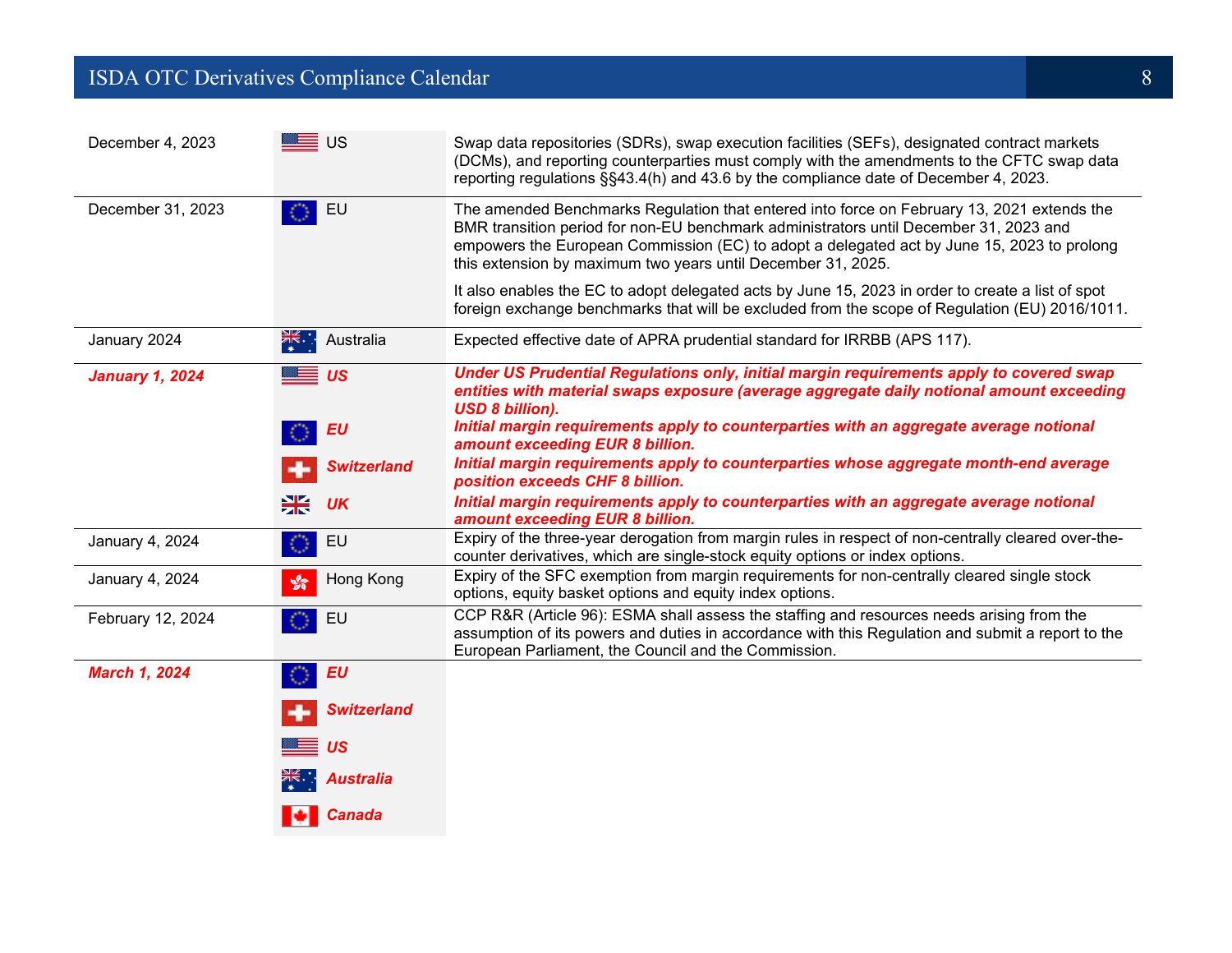## **ISDA OTC Derivatives Compliance Calendar** 9 and 100 million and 100 million and 100 million 100 million 100 million

|                      | <b>Hong Kong</b><br>$\frac{1}{2}$  | Three-month calculation period begins to determine whether the average aggregate<br>notional amount of derivatives for an entity and its affiliates exceeds the lowest threshold<br>for application or revocation of initial margin requirements as of the next relevant<br>compliance date of either September 1, 2024 or January 1, 2025 (EU/UK/CHF/USPrudential).<br>In the US, this calculation period only applies under CFTC regulations. |
|----------------------|------------------------------------|-------------------------------------------------------------------------------------------------------------------------------------------------------------------------------------------------------------------------------------------------------------------------------------------------------------------------------------------------------------------------------------------------------------------------------------------------|
|                      | <b>Example 3</b> Korea             |                                                                                                                                                                                                                                                                                                                                                                                                                                                 |
|                      | <b>Singapore</b>                   |                                                                                                                                                                                                                                                                                                                                                                                                                                                 |
|                      | <b>Japan</b>                       |                                                                                                                                                                                                                                                                                                                                                                                                                                                 |
|                      | 米<br><b>UK</b>                     |                                                                                                                                                                                                                                                                                                                                                                                                                                                 |
|                      | <b>Brazil</b><br>$\bullet$         |                                                                                                                                                                                                                                                                                                                                                                                                                                                 |
| <b>March 1, 2024</b> | <b>South Africa</b><br>$\geqslant$ | Three-month calculation period begins to determine whether the average aggregate<br>notional amount of derivatives for an entity and its affiliates exceeds ZAR 100 billion<br>threshold for initial margin requirements as of September 1, 2024.                                                                                                                                                                                               |
| March 31, 2024       | Japan                              | Basel III: Implementation of revised credit risk, CVA, market risk (FRTB) for international active<br>banks and domestic banks using IMM.                                                                                                                                                                                                                                                                                                       |
| <b>April 1, 2024</b> | ▓▓<br>◆▓<br><b>Australia</b>       | Stage 2 implementation of ASIC Derivative Transaction Rules (Reporting) 2022: Compliance<br>start date for the reporting of the additional data elements and implementation of the UPI<br>and ISO 20022 XML messaging standard.                                                                                                                                                                                                                 |
| <b>April 1, 2024</b> | <b>Japan</b>                       | Expected implementation of transaction reporting requirements updated based on the<br>technical guidances published by CPMI and IOSCO in February 2017, September 2017 and<br>April 2018, The public consultation closed on May 30, 2022 and JFSA will publish the final<br>rules.                                                                                                                                                              |
| June 28, 2024        | EU                                 | As part of CRR II, the European Banking Authority is to monitor and report to the European<br>Commission on Required Stable Funding (RSF) requirements for derivatives (including margin<br>treatment and the 5% gross-derivative liabilities add-on).                                                                                                                                                                                          |
| June 28, 2024        | EU                                 | As part of the review clause inserted in CRR II, the European Commission taking into account the<br>reports by the European Banking Authority is expected to review the treatment of repos and<br>reverse repos as well as securities hedging transactions through a legislative proposal.                                                                                                                                                      |
| September 1, 2024    | —≣ <i>us</i>                       | Under CFTC rules only, initial margin requirements apply to covered swap entities with<br>material swaps exposure (average aggregate daily notional amount exceeding USD 8<br>billion).                                                                                                                                                                                                                                                         |
|                      | <b>Australia</b>                   | Initial margin requirements apply to Phase 6 APRA covered entities with an aggregate<br>notional amount exceeding AUD 12 billion.                                                                                                                                                                                                                                                                                                               |
|                      | <b>Canada</b>                      | Under both OSFI and AMF guidelines, initial margin requirements apply to Phase 6 covered<br>entities with aggregate month-end average notional amount exceeding CAD 12 billion.                                                                                                                                                                                                                                                                 |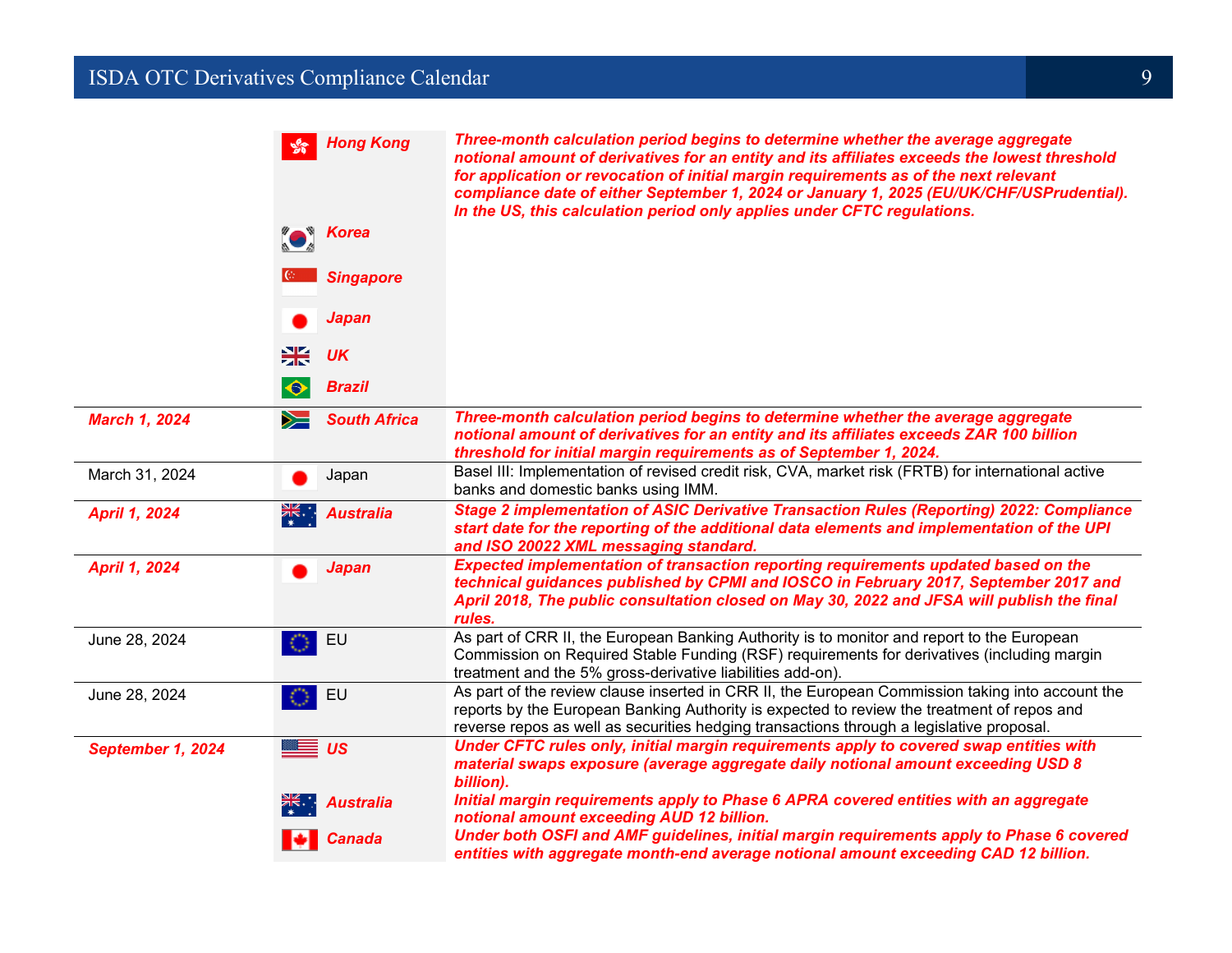#### **ISDA OTC Derivatives Compliance Calendar** 10 and 10 and 10 and 10 and 10 and 10 and 10 and 10 and 10 and 10 and 10

|                   | <b>Hong Kong</b>                  | Initial margin and risk mitigation requirements apply to HKMA AIs and SFC LCs with an<br>aggregate notional amount exceeding HKD 60 billion.                                                                                                                                                                                                                                                                           |
|-------------------|-----------------------------------|------------------------------------------------------------------------------------------------------------------------------------------------------------------------------------------------------------------------------------------------------------------------------------------------------------------------------------------------------------------------------------------------------------------------|
|                   | Korea                             | Initial margin requirements apply to financial institutions with derivatives exceeding more<br>than KRW 10 trillion.                                                                                                                                                                                                                                                                                                   |
|                   | <b>Singapore</b>                  | Initial margin requirements apply to MAS covered entities with an aggregate notional<br>amount exceeding SGD 13 billion.                                                                                                                                                                                                                                                                                               |
|                   | Japan                             | Initial margin requirements apply to JFSA covered entities with an aggregate notional<br>amount exceeding JPY 1.1 trillion.                                                                                                                                                                                                                                                                                            |
|                   | <b>Brazil</b>                     | Initial margin requirements apply to financial institutions and other entities authorized to<br>operate by the Central Bank of Brazil which have an average aggregate notional amount<br>exceeding BRL 25 billion.                                                                                                                                                                                                     |
|                   | $\sum$ South Africa               | Initial margin requirements apply to a provider with aggregate month-end average notional amount<br>exceeding ZAR 100 billion.                                                                                                                                                                                                                                                                                         |
| January 1, 2025   | 米<br>UK                           | Expected implementation of the Basel 3.1 standards.                                                                                                                                                                                                                                                                                                                                                                    |
| January 1, 2025   | EU                                | Expected implementation of FRTB and CVA risk under the CRR III proposal.                                                                                                                                                                                                                                                                                                                                               |
| January 1, 2025   | $\frac{1}{\sqrt{2}}$<br>Australia | Basel III: Expected implementation of APRA FRTB and CVA risk (APS 116 and APS 180)<br>frameworks.                                                                                                                                                                                                                                                                                                                      |
| March 31, 2025    | Japan                             | Basel III: Implementation of revised credit risk, CVA, market risk (FRTB) for domestic banks not<br>using IMM.                                                                                                                                                                                                                                                                                                         |
| June 30, 2025     | EU                                | The temporary recognition of UK CCPs (LME, ICE and LCH) under the EMIR 2.2 framework<br>expires. Unless further addressed, following this date, EU firms could not have access to the UK<br>CCPs and would need to relocate their clearing activities to EU CCPs. Under EMIR 2.2, ESMA<br>has also performed its tiering assessment, with LME becoming a Tier 1 CCP whereas ICE and<br>LCH are considered Tier 2 CCPs. |
| February 12, 2026 | EU                                | CCP R&R (Article 96): The European Commission (EC) shall review the implementation of this<br>Regulation and shall assess at least the following:                                                                                                                                                                                                                                                                      |
|                   |                                   | the appropriateness and sufficiency of financial resources available to the resolution<br>authority to cover losses arising from a non-default event<br>the amount of own resources of the CCP to be used in recovery and in resolution and the<br>means for its use<br>whether the resolution tools available to the resolution authority are adequate.                                                               |
|                   |                                   | Where appropriate, that report shall be accompanied by proposals for revision of this Regulation.                                                                                                                                                                                                                                                                                                                      |
| <b>June 2026</b>  | EU                                | Commodity dealers as defined under CCR and which have been licensed as investment firms<br>under MiFID 2/ MIFIR have to comply with real capital/large exposures/liquidity regime under<br>Investment Firms Regulation (IFR) provisions on liquidity and IFR disclosure provisions.                                                                                                                                    |